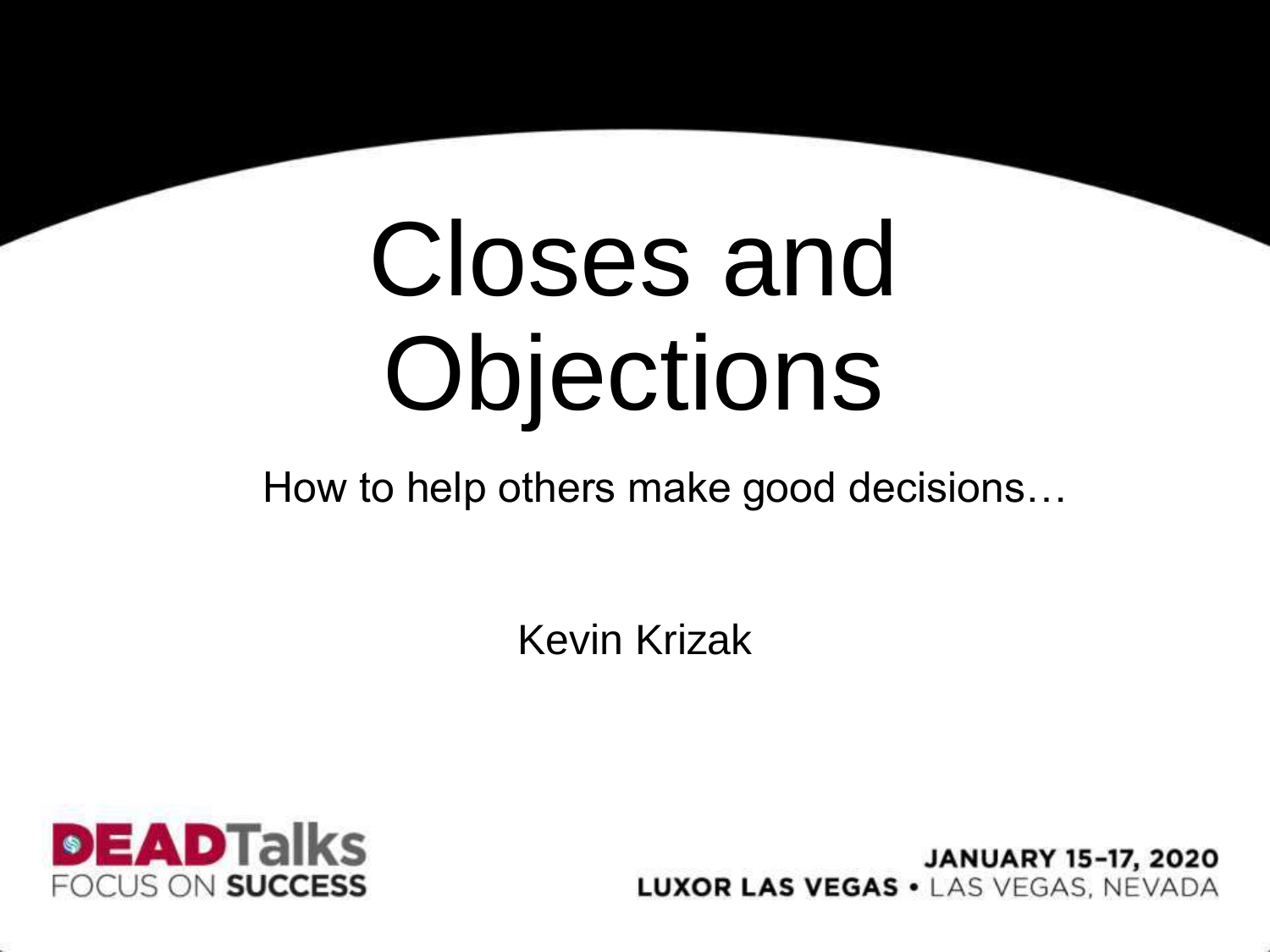#### Objections are for people who have not decided to be in... they are on the fence.



## If they… are filing for bankruptcy. Have NO MONEY or NO LOVE… they are out

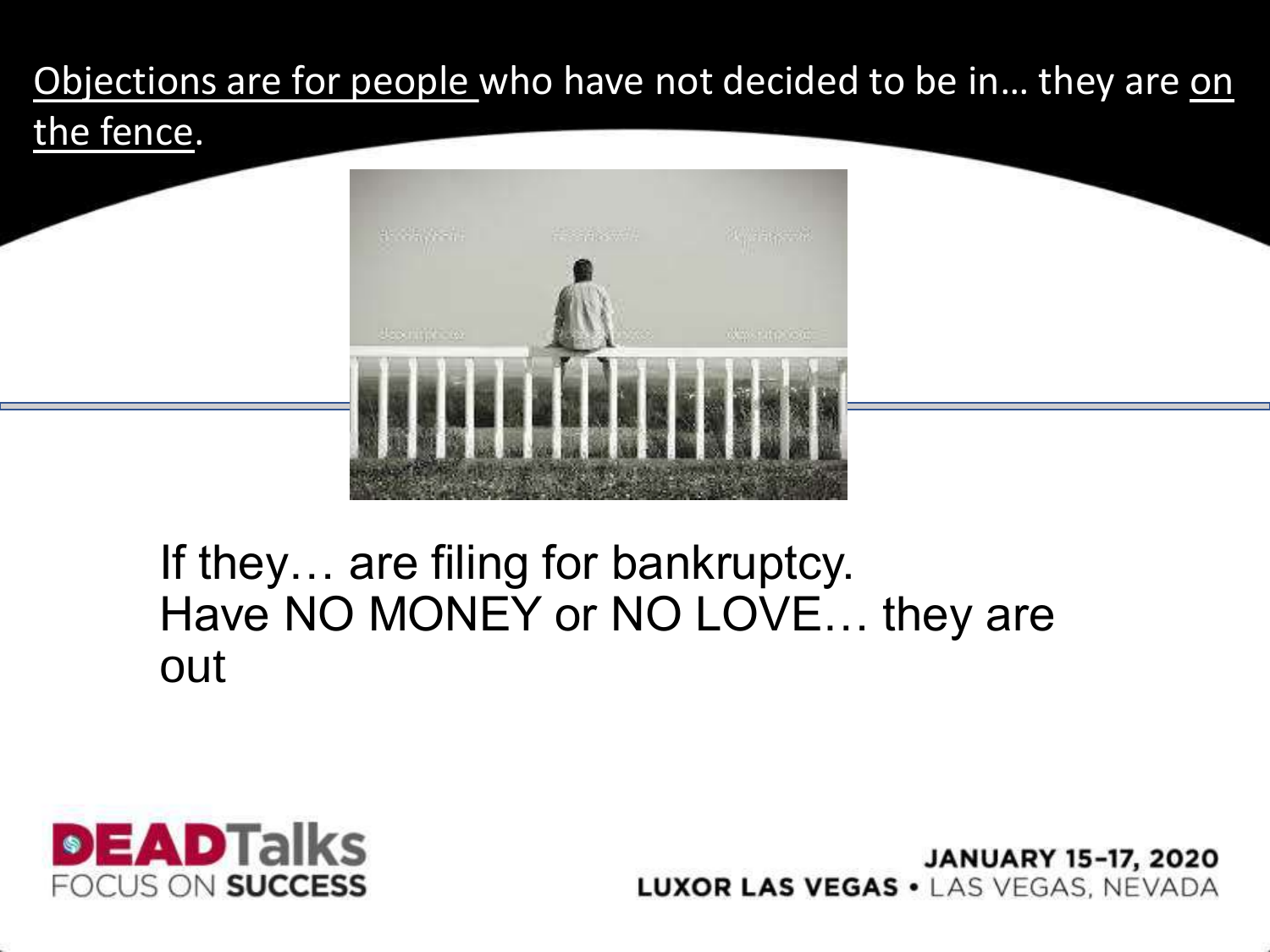## Handling Objections is a Part of the Sales Process



IT IS NOT A "NO."

# SO WHAT IS AN OBJECTION????

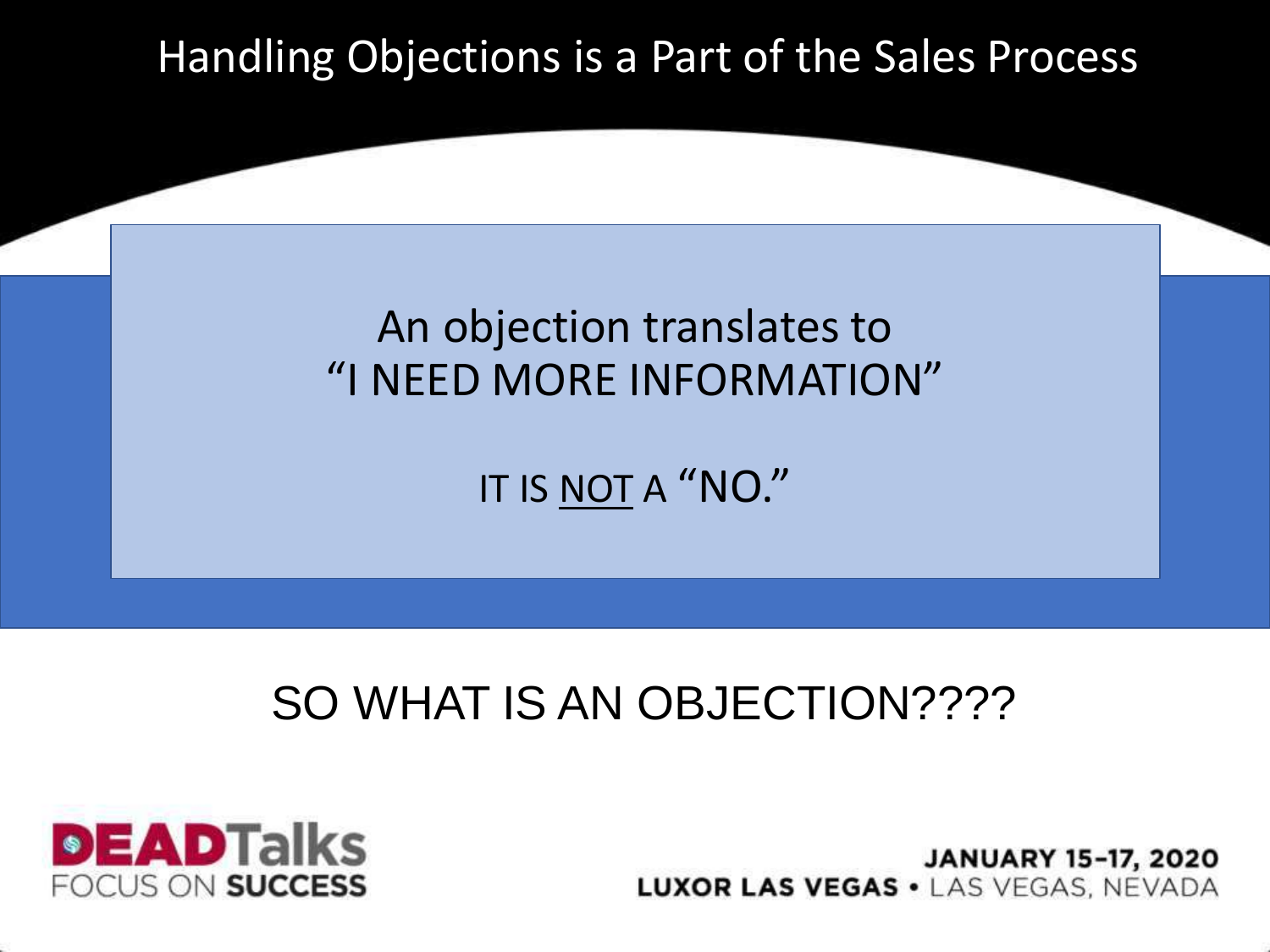# **Remember: Logic tells… and emotion sells.**

Our job is to get people to do something they know they SHOULD do, but will not do without *OUR* help

#### **What Sales Gurus Say:**

- The average buyer buys **after the 5th close.**
- The reasons consumers buy everything:
- **Pride**
- **Profit**
- **Love**
- **Need**
- **Fear**

#### • *And* **a GREAT presentation!**

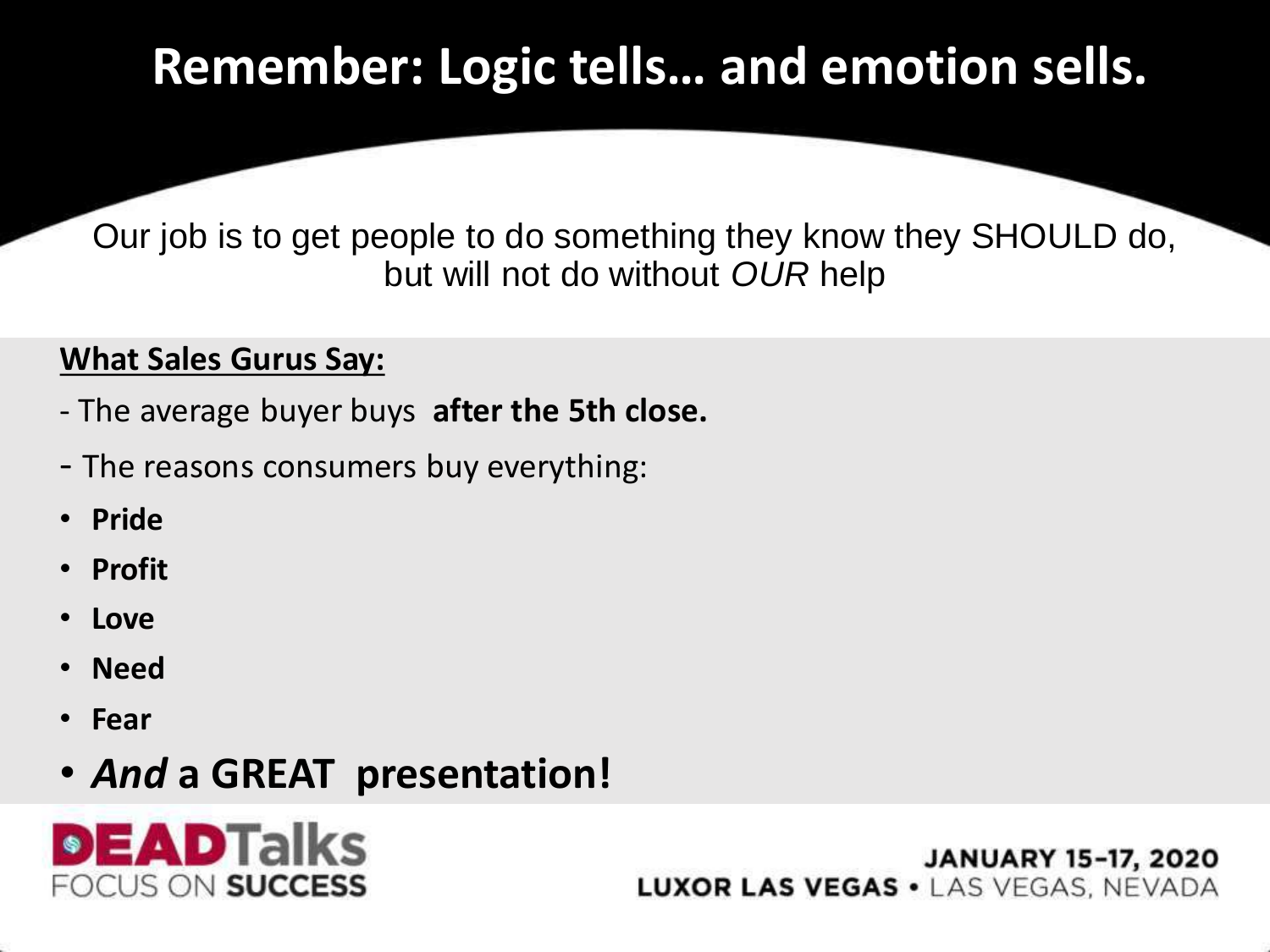# How we Master Objections:

| Repeat | <b>Isolate</b> | Answer | Close |  |
|--------|----------------|--------|-------|--|

- We *REPEAT* so we can soften the objection and allow ourselves time to think. Example: "We will not do anything until we talk to the kids." We will say. "I understand. You want your children's input into this decision. Is that correct?" (Softened)
- We ISOLATE to keep the family from jumping from one to another objection and getting frustrated because we are chasing them. We say, "Other than talking to your kids... is there anything else you do not like or don't understand about the program?"
- We *ANSWER* with logic first, if needed. The main thing that is needed in your answer is emotion. So, SLOW DOWN, lean back in your chair, lower your voice and answer the objections with an emotional/moving story.
- After the moving story, you must *CLOSE* again. We say, "All we need to protect your family tonight is your date of birth. Mr. \_\_\_\_ what is your date of birth?" Then start writing. Gets some momentum going with the paperwork before you iron out all the details.

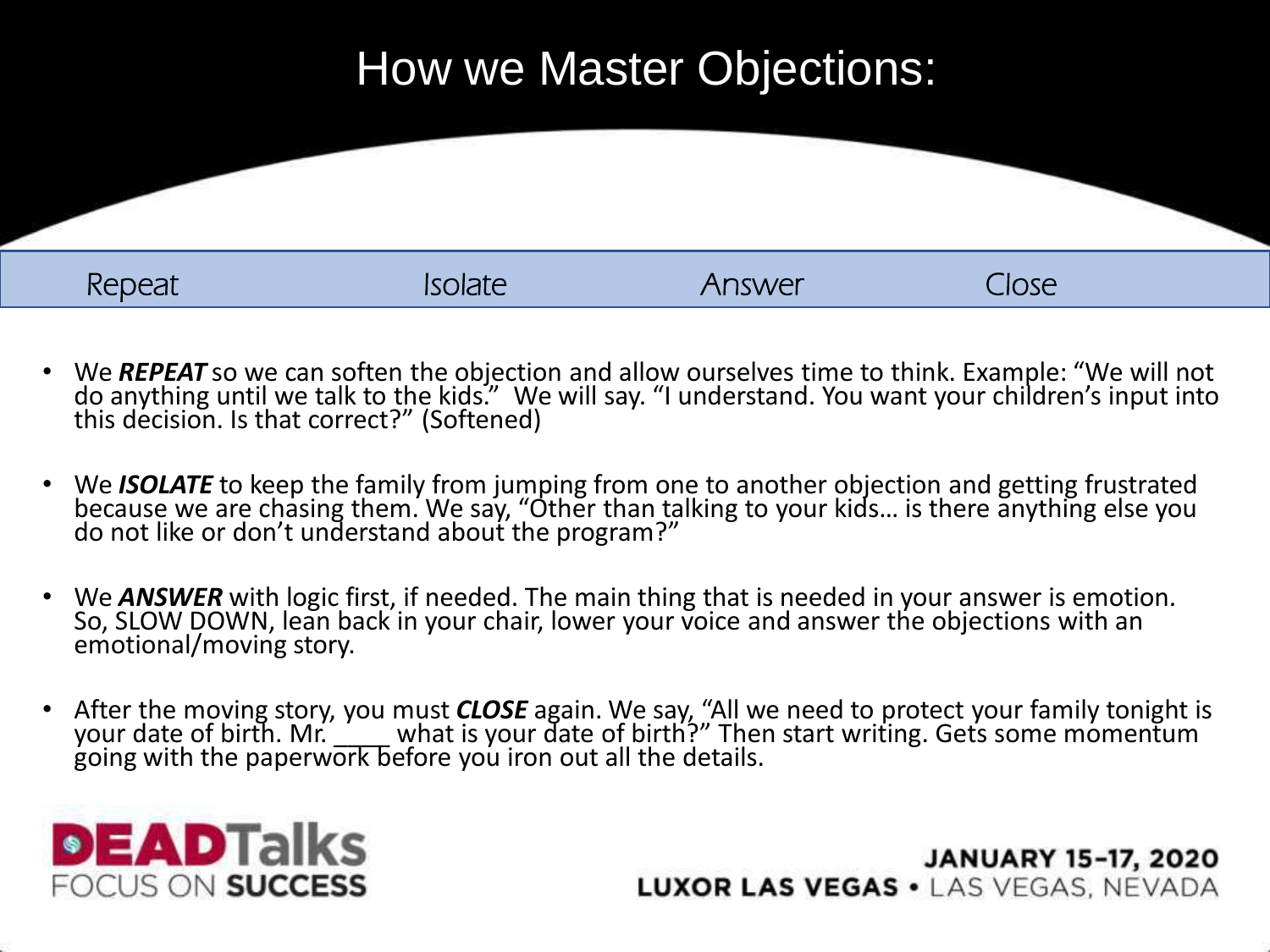# What are Some Objections we May Need to Overcome?

Here are the some commonly taught in "buyer objection classes" throughout the country.

- **We can't afford it.**
- **I need to talk to the kids.**
- **We need to think it over.**
- **I have insurance for this.**
- **I will do better keeping my money invested.**
- **It is too expensive**
- **We need to pray about this.**
- **We are using the VA.**
- **We never make decisions on the first night for anything.**
- **The Lord is coming before I die.**

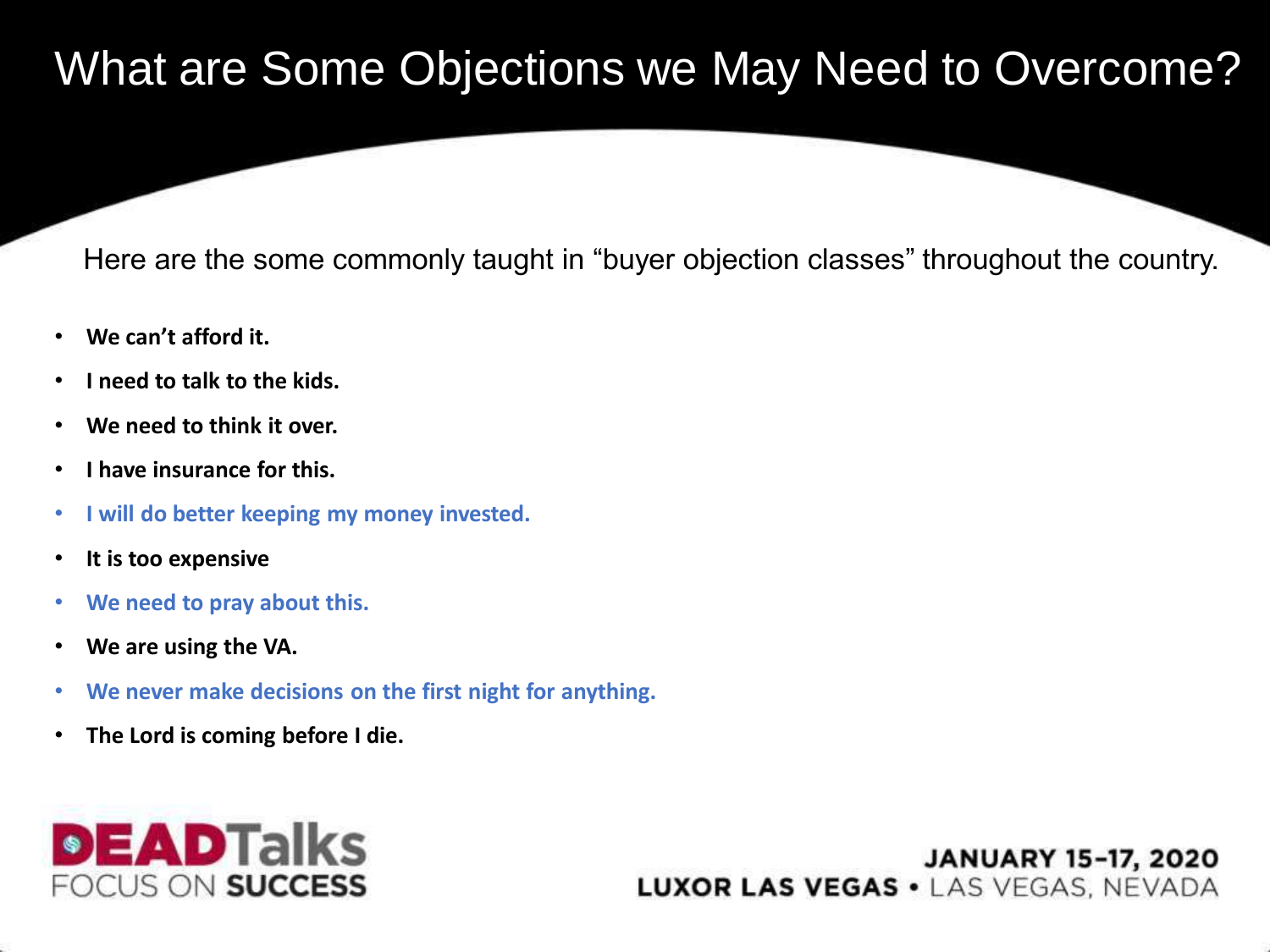# Remember the FACTS!!!

- FACT: **Not all objections can be overcome.** No LOVE or NO MONEY.
	- We do, however, have a responsibility to explore the objections and validate them. So we must have something to say for ALL of them.
- FACT: Most people buy **after the fifth close**. You better know how to answer more than one.
- FACT: People use **Pride, Profit, Love, Need, Fear** to make all purchasing decisions. **Love is the greatest motivator to purchase.**
- FACT: **Closing is a skill** that can be taught and learned.

• FACT: **Closing is an attitude**, a commitment. You have to understand the family will buy this one way or another. One way is "at the time of need" – this is the worst time.

**OR** They can "buy pre-need" – It's easier, costs less, offers more benefits, saves on inflation, allows you to make decisions together, and offers peace of mind. You have a responsibility to properly show the family the truth about each way and you must be committed to help. **Your job is to help people do something they know they should do, but will not do without your help.** 

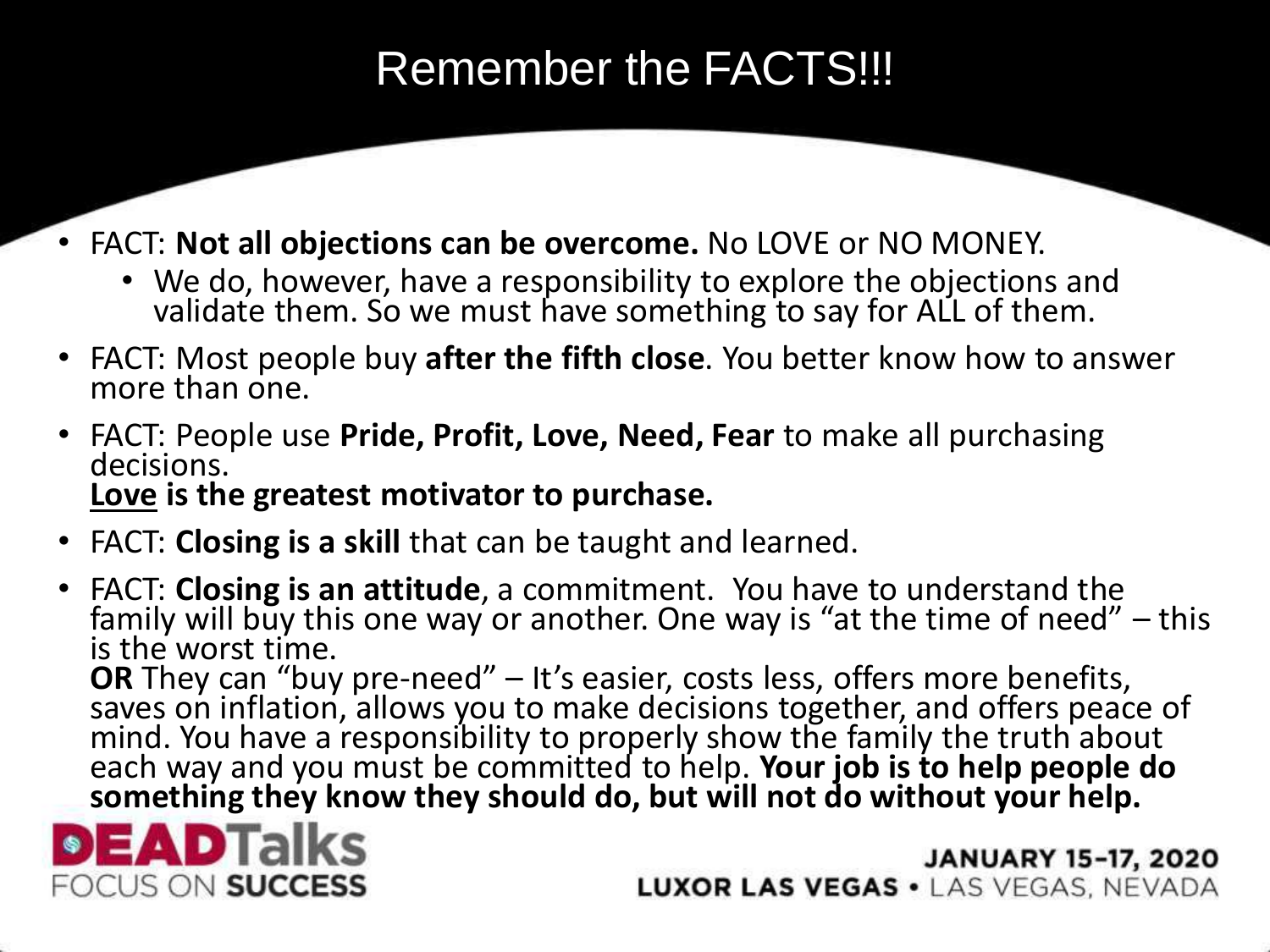#### How I teach to handle objections with telling stories.

- When answering objections we want think…
	- Do I need to add more logic?
	- Or do I need to add more emotion?

LOGIC "tells" EMOTION "sells"

Logic: If the buyer is confused, he will not buy.

Emotion: If the buyer is not emotionally committed, he will not buy.

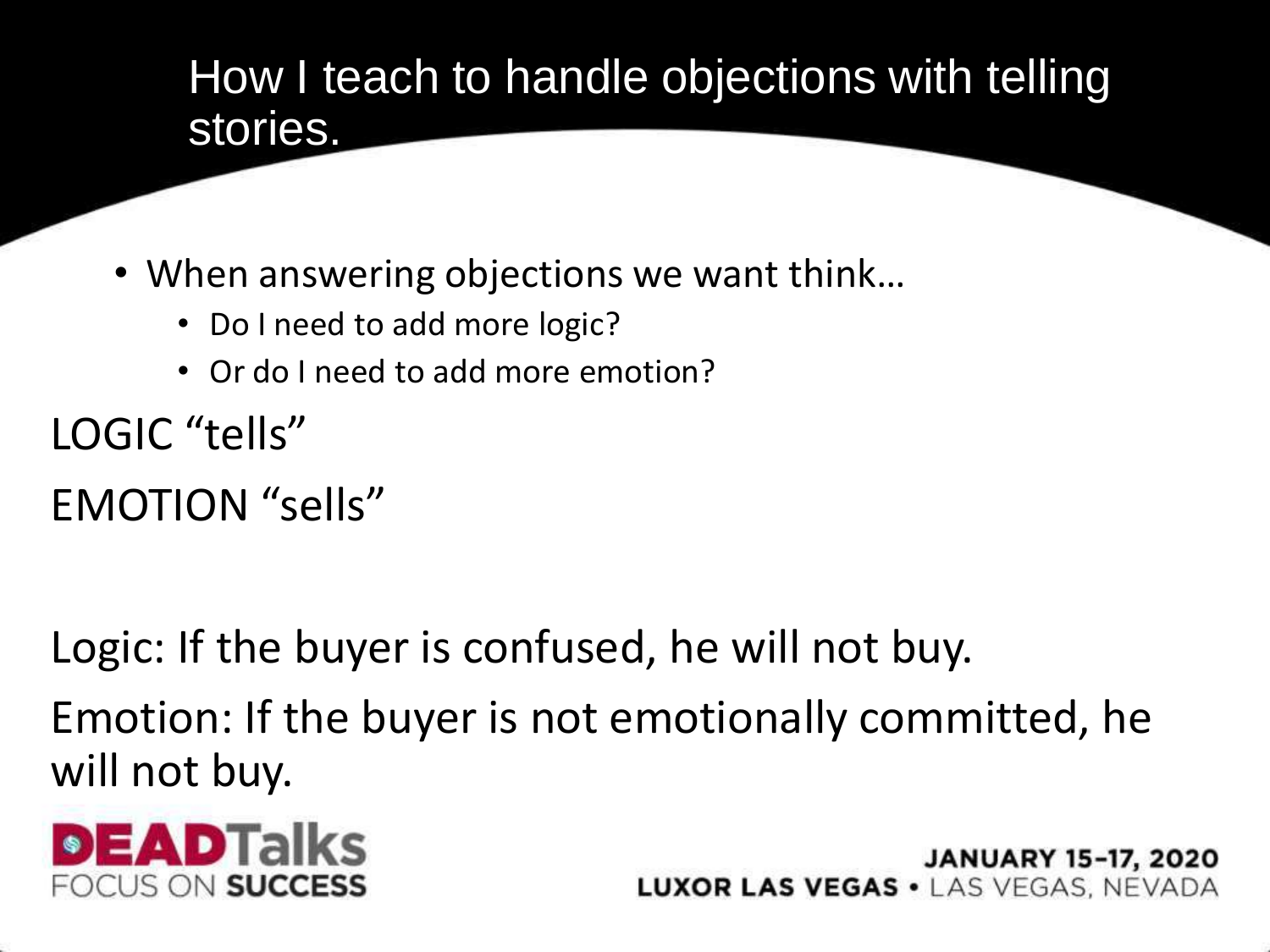# How to Handle Objections Through Story Telling

When we tell a story, people are ready to listen.

People will weave their life into the story and get the point. Stories can move people *EMOTIONALLY* And emotion is the biggest buying reason.

IN the story we want think…

Do I need to add more logic? Or do I need to add more emotion? OR BOTH?

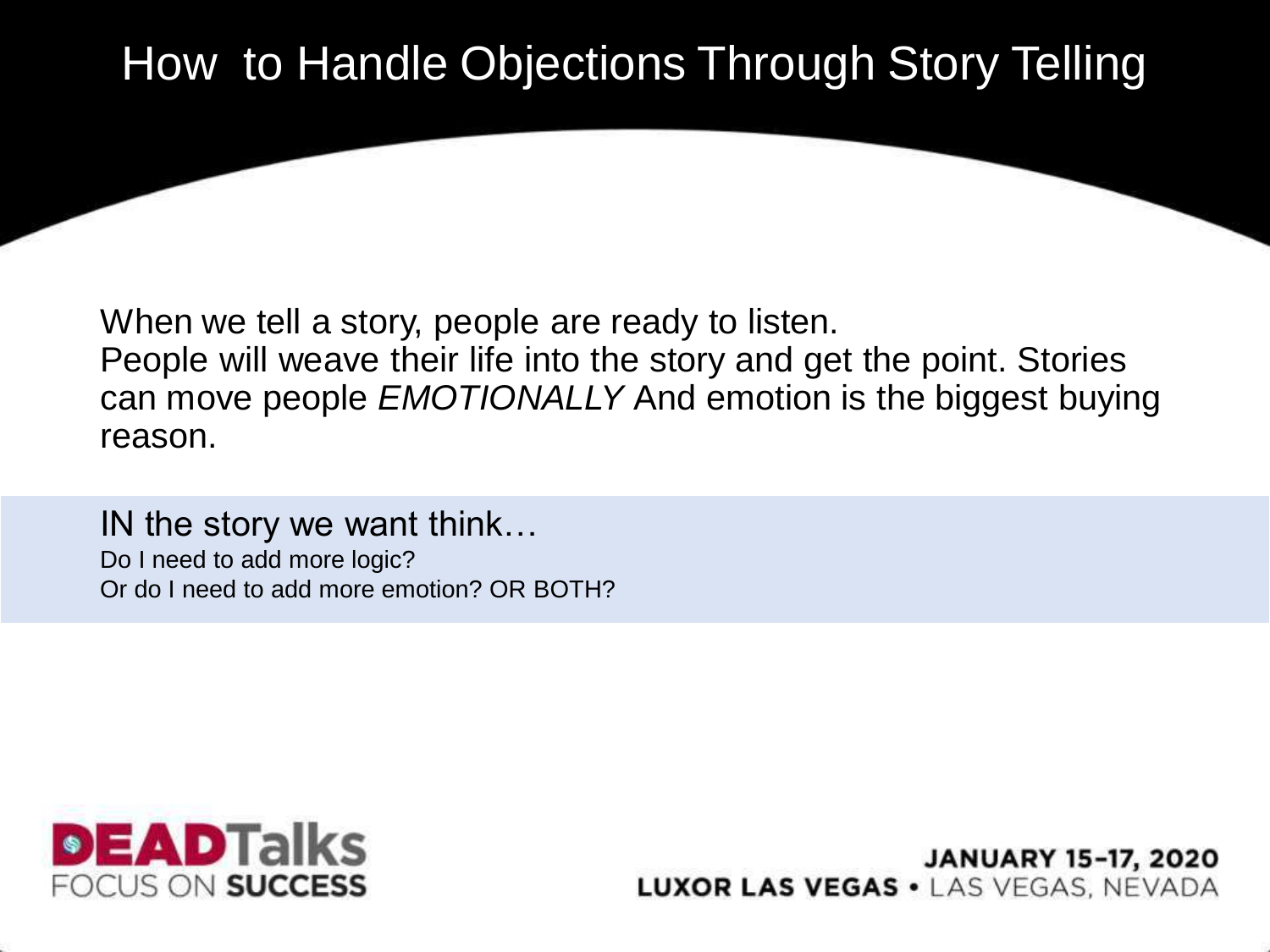#### We Will Now Review 4 Basic Stories…

"We need to think this over…"  $\triangleright$  The Cloud Story

"We have insurance for this…"  $\triangleright$  The Two Ladies Story

"We can't afford it…" List of Priorities Story How Keeps the Checkbook Story

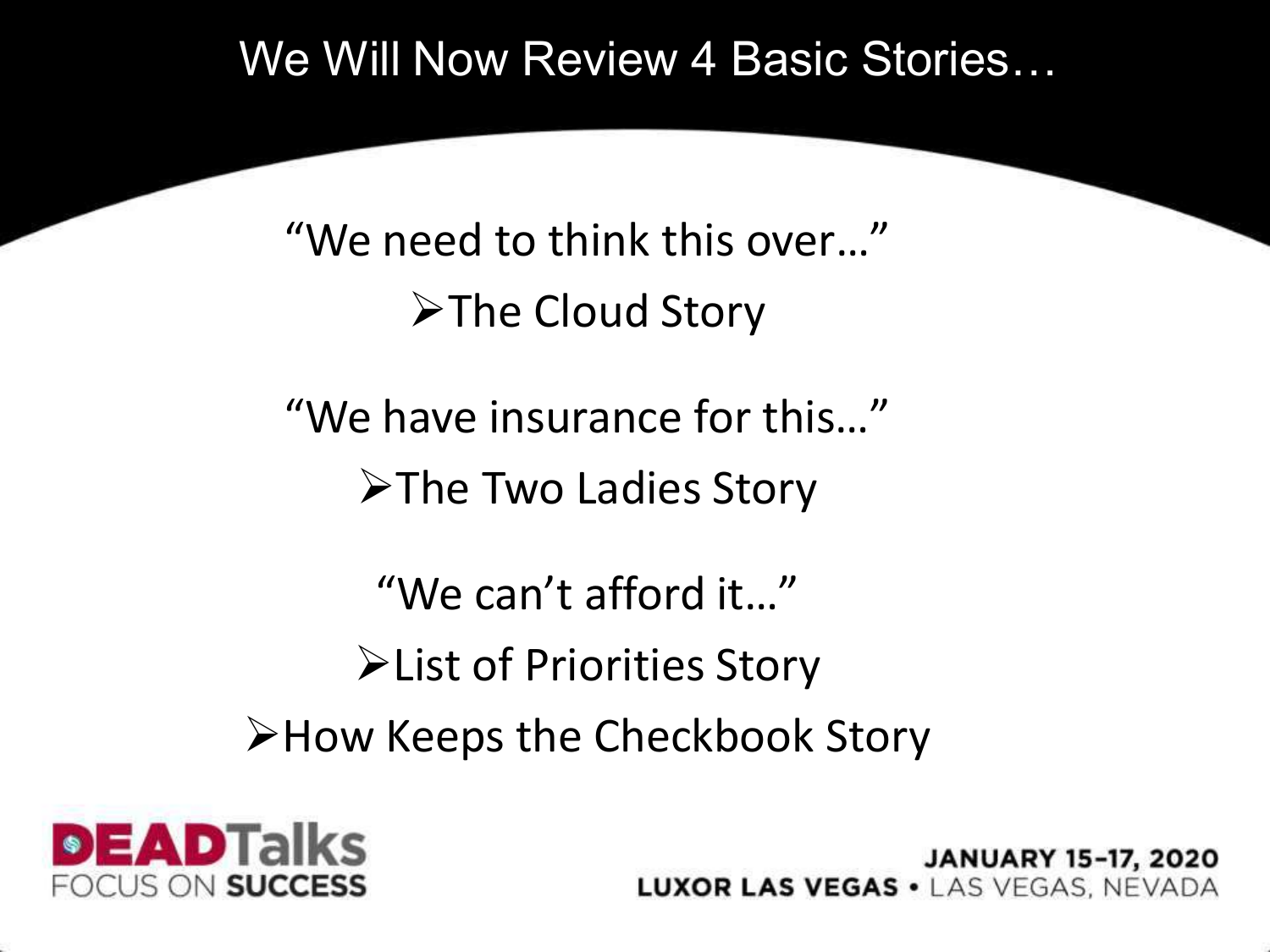Practice How to Balance Logic and Emotion

#### Roleplay the stories is the best way to learn stories.

# *Great sales people are great story tellers.*